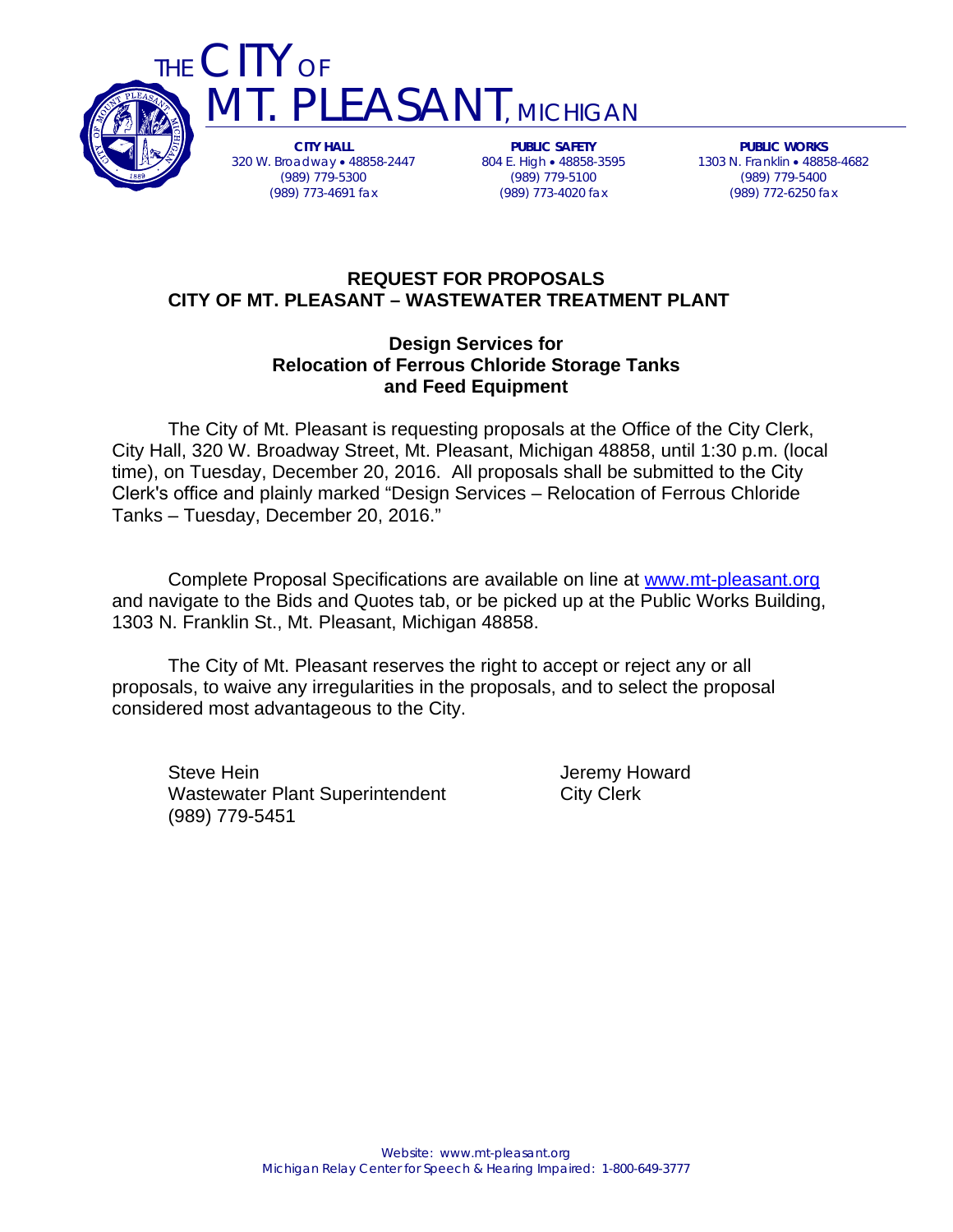The City of Mount Pleasant Wastewater Treatment Plant is seeking proposals for design services. The City's 2017 Capital Improvement Plan includes relocating the Ferrous Chloride storage tanks and feed equipment from the Administration Building to a location near the grit removal tank.

The following items should be included in the design:

- Two heated and insulated 8,000-gallon storage tanks with level indication
- Two Blue-White A4V chemical feed pumps, to be located inside Service Building
- Tank levels and pump feed rate indication and control to be integrated into existing SCADA system
- One air operated diaphragm transfer pump
- Containment Structure with Shingled Roof, splash walls, skylights, pump out sump and passive ventilation. All hardware to be acid resistant.
- Fill Station with containment
- Safety Shower and Eyewash
- Pumps and tanks plumbed so that either Pump A or Pump B can pump from Tank 1 or Tank 2. Fill line plumbed so that either tank can be filled on delivery. Diaphragm Pump plumbed to be able to transfer from either tank to the other tank, and from the pump out sump to either tank or to the feed line
- 110 V electrical outlets to meet code
- Air line connected to Plant compressed air system to drive diaphragm transfer pump

The design phase services will include preparation of draft (95% complete) plans and specifications for review by Mt. Pleasant staff. An Engineer's opinion of probable cost must be included with the 95% design submittal. After addressing the City's comments, the Engineer will prepare final (bid-ready) plans and specifications. The Engineer will be responsible for obtaining a Part 41 permit from the Michigan Department of Environmental Quality (MDEQ).

The proposal should also provide for bidding assistance. The City will prepare the solicitation for bids and advertise for bids. The Engineer shall upload project documents to their project website (virtual "Bid Room') so that the information will be available to all Contractors, Subcontractors and suppliers. The Engineer will also prepare addenda, as necessary, to clarify the scope of work or answer bidder's technical questions.

A site visit will be required for a proposal to be considered. City of Mt. Pleasant staff will demo the existing system.